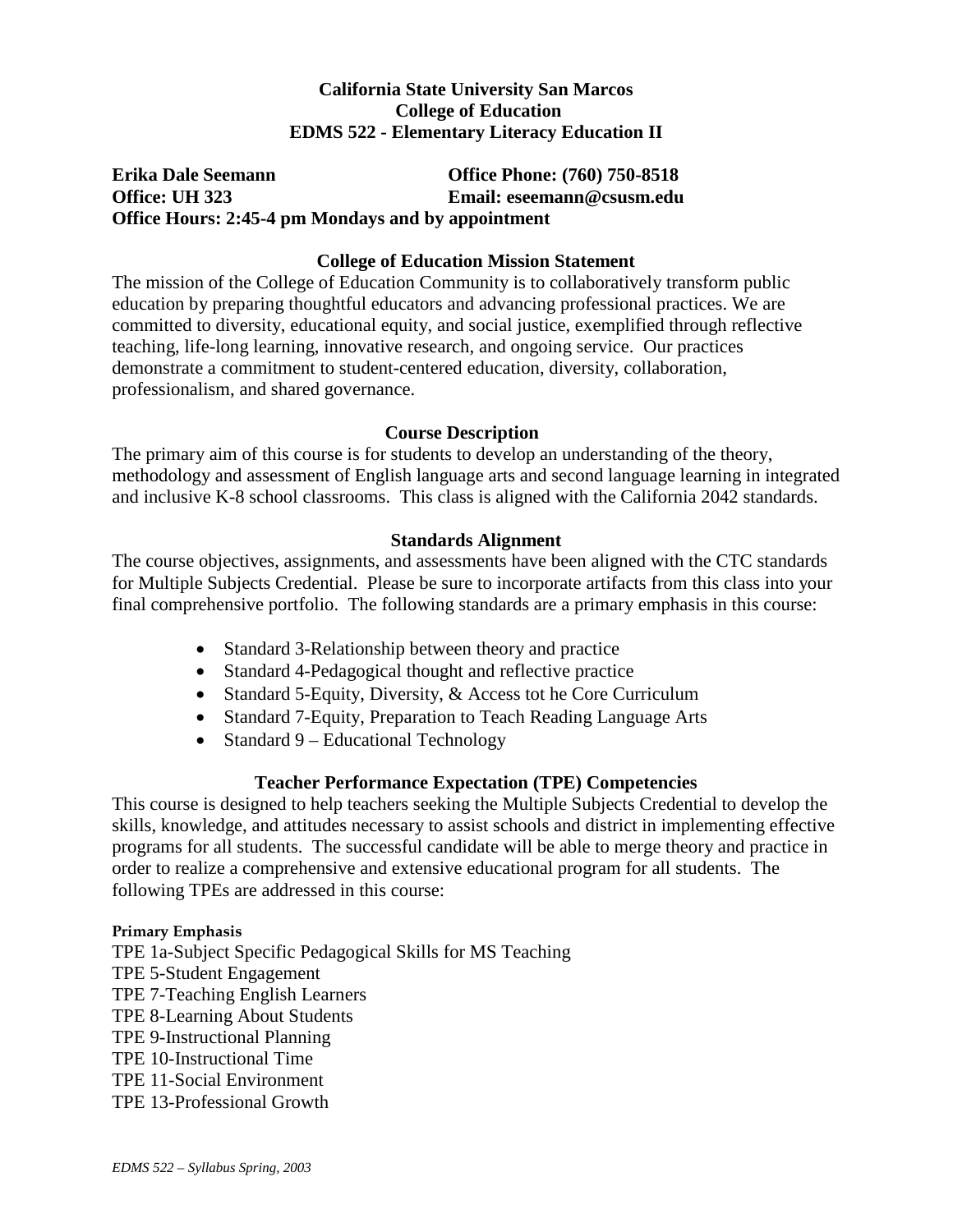#### **Secondary Emphasis:**

- TPE 2-Monitoring Student Learning
- TPE 3-Interpretation and Use of Assessments
- TPE 4-Making Content Accessible
- TPE 6-Developmentally Appropriate Teaching Practices
- TPE 6a-Developmentally Appropriate Practices in Grades K-3
- TPE 6b-Developmentally Appropriate Practices in Grades 4-8
- TPE 6d –Teaching Special Education Populations in General Education Environments
- TPE 14 Educational Technology
- TPE 15 Social Justice and Equity

#### **OBJECTIVES**

#### **KNOWLEDGE**

#### Students will:

- gain an understanding of how a first and second language is acquired.
- gain an understanding of the reading process its relationship to thought, language and learning.
- gain an understanding of how people learn to read and write in their first and second language
- become familiar with current approaches to the teaching of reading and writing and the theoretical bases of such approaches.
- become familiar with current approaches to the teaching of reading and writing in culturally and linguistically diverse elementary school classrooms
- become familiar with classroom diagnostic techniques and evaluation procedures.
- become familiar with current approaches to the teaching of reading and writing to children with special learning needs

#### **SKILLS**

Students will:

- become sensitive observers of children's language using behaviors.
- analyze children's reading and writing behavior as a basis for making instructional decisions
- translate the results of formal and informal assessment of children's reading and writing behaviors into instructional plans
- develop the ability to select appropriate materials and instructional strategies to meet the individual needs of students
- learn how to organize the classroom for teaching reading and writing to culturally and linguistically diverse populations.

#### **ATTITUDES AND VALUES**

Students will:

- develop an appreciation for the natural language abilities children possess for processing and producing print
- develop an appreciation for the need and value of integrating reading and writing into all areas of the curriculum
- affirm the importance of a rich environment for developing an effective language arts program.
- develop a sensitivity to and appreciation for culturally and linguistically diverse learners.
- develop a sensitivity to and appreciation for children with special learning needs
- develop an appreciation for the importance of reading and writing for their own personal and professional growth
- develop a respect for each student, his/her abilities and background and the student's right to instruction that meets his or her individual needs.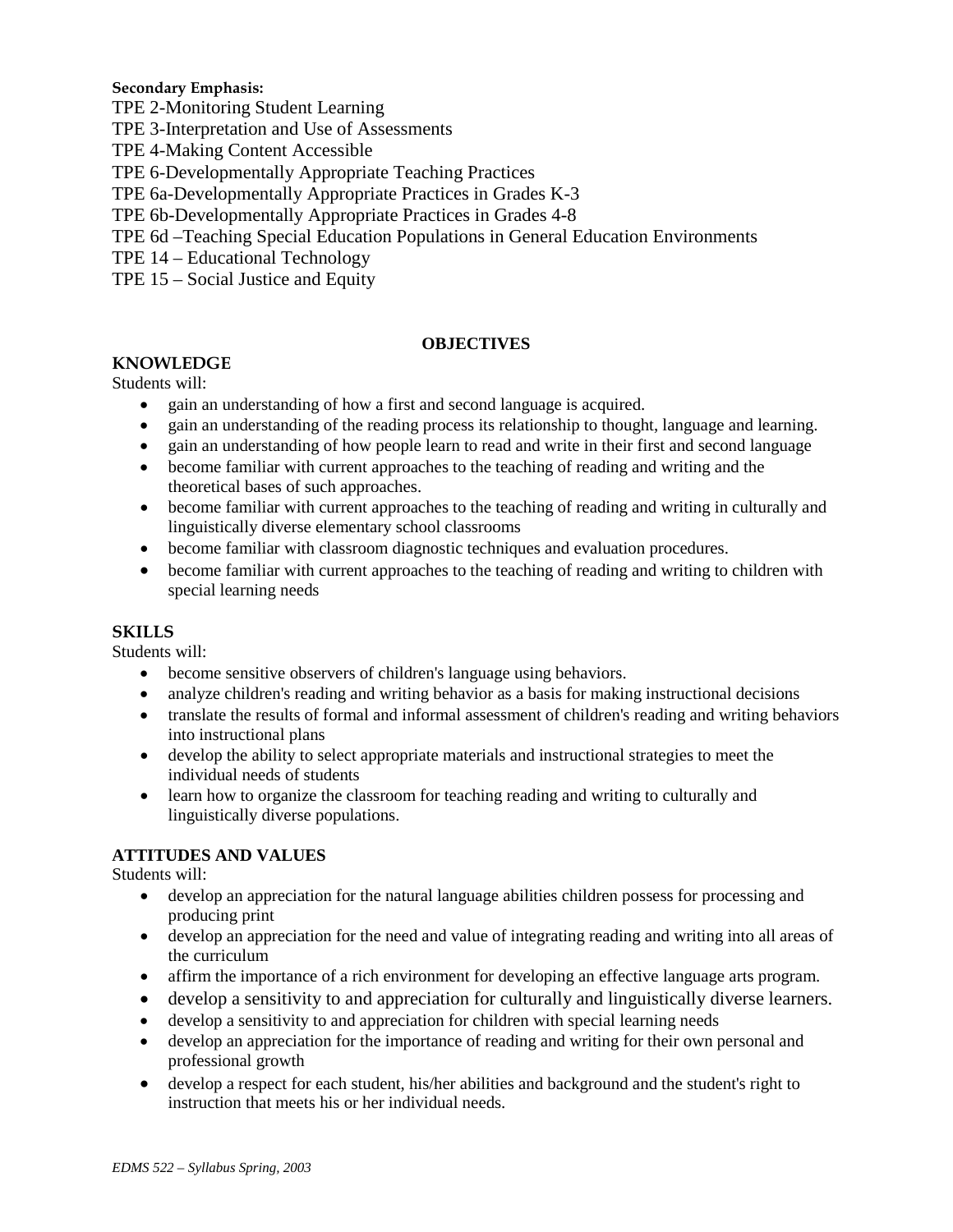## **REQUIRED TEXTS**

- **California Department of Education. (2000).** *Strategic teaching and learning.*  **Sacramento, CA: CDE.**
- **Piazza, C. (2003).** *Journeys: The teaching of writing in elementary classrooms.* **New Jersey: Merrill Prentice Hall.**
- **Case study packet**
- Johns, J. *Johns' reading inventory*
- Tompkins, G. (199X). *Literacy in the 21st century.*
- Cunningham, P. & Allington, R. (199X). *Classrooms that work: They can all read and write.*

# **Choose ONE of the following professional texts:**

- Atwell, N. (1998). *In the middle.* Boynton/Cook Publishers Incorporated.
- Beers, K. (2002). *When kids can't read.* Boynton/Cook Publishers Incorporated.
- Bomer, R. (1995). *Time for meaning.* Elsevier and Reed, Inc.
- Fletcher, R., & Portalupi, J. (1998). *Craft lessons: Teaching writing k-8.* Stenhouse Publishers.
- Hoyt, L. (2002). *Make it real.* Portsmouth, NH: Heinemann.
- Wilhelm, J. (2002). *Reading don't fix no chevys.* Portsmouth, NH: Heinemann.

## **Other Useful Resources**

- Allen, J. (1999). Words, words, words: Teaching vocabulary in grades 4-12. Stenhouse
- Bear, D., Invernizzi, M., Templeton, S., & Johnston, F. (2000). Words their way: Word study for phonics, vocabulary, and spelling instruction (2nd ed.). Prentice Hall.
- Calkins, Lucy. (1994). The Art of Teaching Writing. Heineman.
- Cunningham, P., Hall, D., & Sigmon, C. (1999). *The teacher's guide to the four blocks: A multimethod, multilevel framework for grades 1-3.* Greensboro, NC: Carson-Dellosa.
- Fountas, I.C. and Pinnell, G.S. (2001). *Guiding readers and writers grades 3-6: Teaching comprehension, genre, and content literacy.* Portsmouth, NH: Heinemann.
- Fountas, I.C. and Pinnell, G.S. (1996), *Guided reading: Good first teaching for all children.* Portsmouth, NH: Heinemann.
- Keene, Ellin & Zimmerman, Susan. (1997). *Mosaic of thought*. Heinemann.
- Routman, R. (2000) *Conversations*

## **ASSIGNMENTS**

### **Writing Strategy Lesson Plan (30 points)**

You will write and present a writing strategy lesson plan for a small group activity that takes into account student needs. They can be mini-lessons, direct instruction, inquiry, or any format you choose. Make your lesson active, interesting, fun and meaningful. Because lesson planning may be unfamiliar to some of you, but is so important to teaching, you will learn how to write a language arts lesson plan in class. Please choose a writing standard from the English Language Arts standards to guide your objectives. Examples of possible strategies include: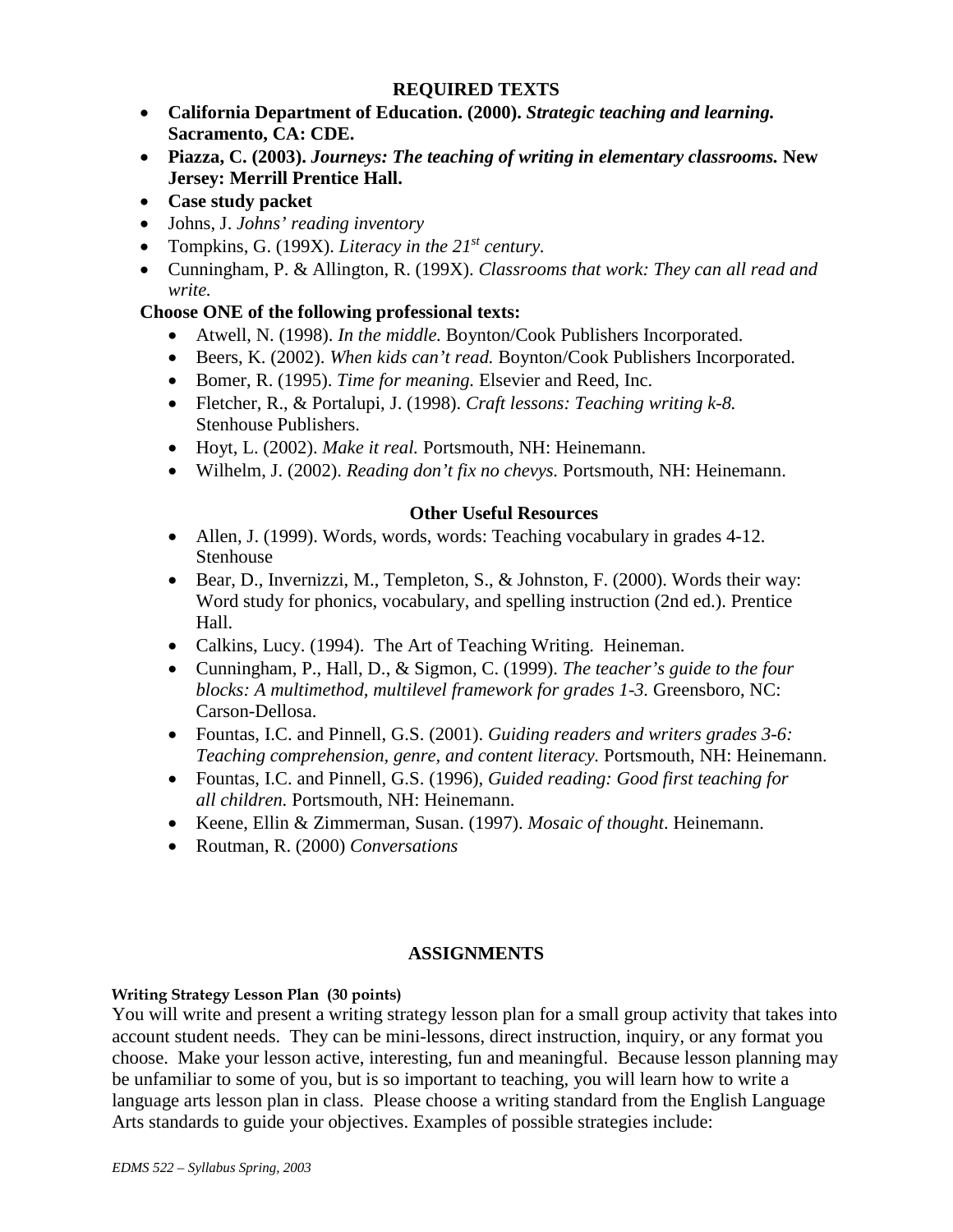- Monitoring Writing
- Editing
- Using commas
- Writing paragraphs
- Making transitions between paragraphs
- Beginning a piece of writing
- Organizing information while you write
- Relating what you are writing to what you already know
- Writing the main idea of a story
- Identifying patterns in a text
- Using graphic organizers to write
- Poetry

*Keep in mind when writing your lesson*: What is the purpose of your lesson? How does it relate to real reading and/or writing? What are your learning goals? How are they aligned with the CA Reading/Language Arts standards (check the Reading/Language Arts framework for CA public schools)? How will you present the lesson (instructional strategies, resource materials, time frame)? How will you group students for the lesson? How will you assess your students? What accommodations will you provide for students who need additional help?

*Important*: Your lesson must address the needs of mainstream students, as well as make provisions for second language learners, students presenting difficulty, and accelerated students. How are you going to work with students who are having difficulty? How will you scaffold second language learners' learning during the lesson? How will your lesson provide enrichment for accelerated students? Will you meet with students individually or in a small group while other students work independently?

### **Case Study (40 points)**

See the directions in the case study packet. We will discuss this assignment in depth in class.

### **Reading Responses (20 points)**

As with first semester, you will keep a journal with all of your reading responses. Complete the readings and the responses BEFORE each class session.

### **Thoughtful Participation and Professionalism (10 points)**

As teachers you will need to articulate your beliefs, advocate for students, and defend your decisions to parents, administrators, and the public. Begin practicing in our classroom. I expect you to participate in both large group and small group discussions, attend class on time, and otherwise act as you would in a professional learning situation.

#### **Resource Notebook**

Complete the remaining sessions in your RICA resource notebook. You will not turn these in for a grade, but I highly recommend that you fill out the rest of the sections with materials, handouts, and resources from our class and from your observations.

### **Grading Scale**

 $94 - 100\% = A$  $90 - 93\% = A$ - $88 - 89% = B +$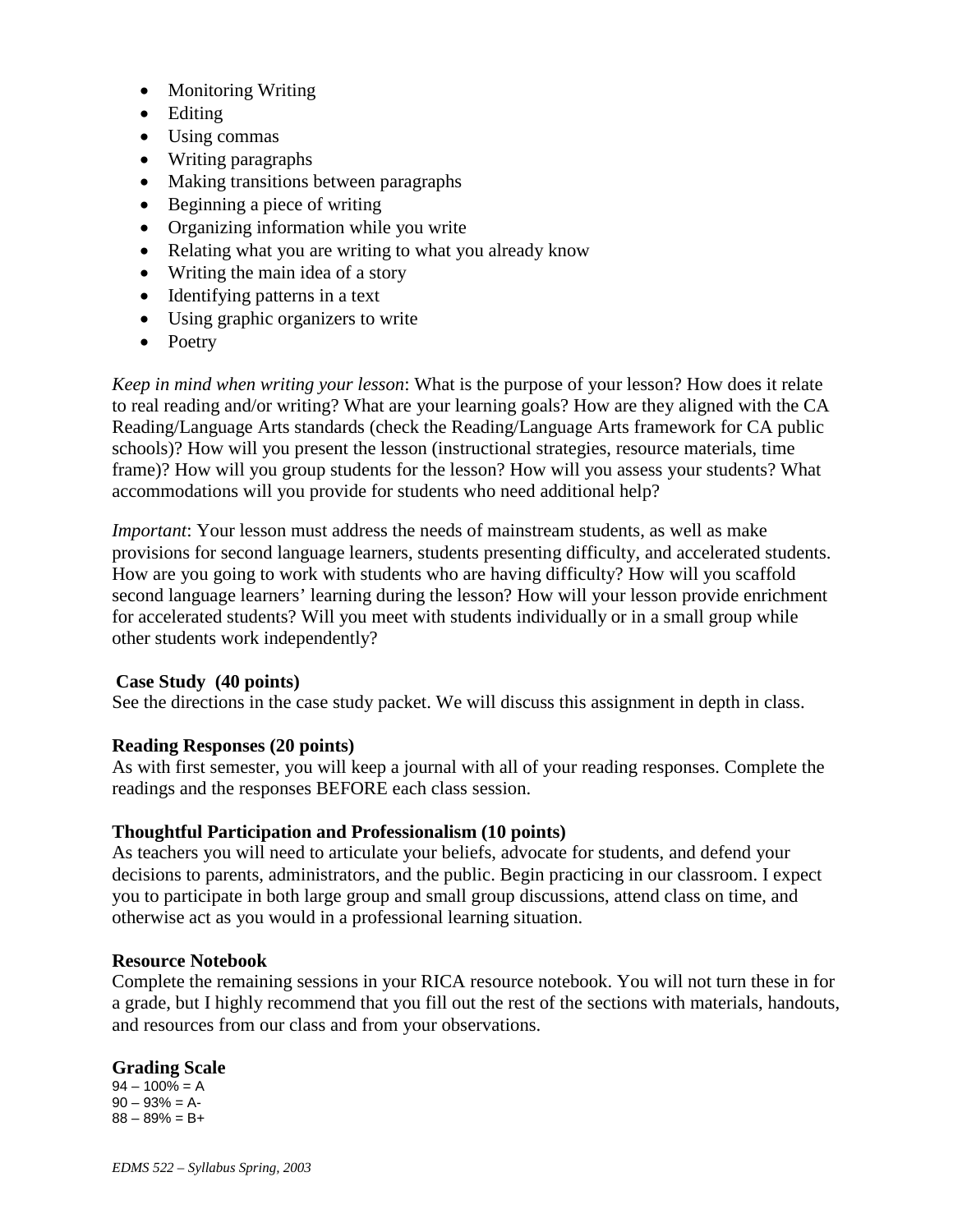$84 - 87\% = B$  $80 - 83% = B$  $78 - 79% = C +$ 

#### **COE Attendance Policy**

Due to the dynamic and interactive nature of courses in the College of Education, all students are expected to attend all classes and participate actively. At a minimum, students must attend more than 80% of class time, or s/he may not receive a passing grade for the course at the discretion of the instructor. Should you have extenuating circumstances, you should contact me as soon as possible.

**A good student is one who adheres to standards of dependability and promptness. If you miss more than two class sessions or are late or leave early by 15 minutes for more than three sessions, you cannot receive an A. If you miss more than three class sessions, you cannot receive a B. Late assignments will be penalized by a 5% deduction in points for each weekday late. After two weeks, late assignments will be given a zero. If you have extraordinary circumstances in your life which will impact your assignments, please let me know. I want you to be able to stay in school and succeed. If you have any questions or concerns, please feel free to come in and speak with me about them.**

| Date        | <b>Topic</b>            | <b>Due</b>                        |
|-------------|-------------------------|-----------------------------------|
| January 22  | Introduce case study    |                                   |
|             | Assessment              |                                   |
| January 27  | Content area literacy   | Tompkins Ch 9                     |
|             |                         | Review Part II in CDE             |
| January 29  | Content area literacy   | Tompkins Ch 14                    |
|             |                         | $C/A$ $Ch$ $7$                    |
|             |                         | Due: Reading responses (2)        |
| February 3  | Writing across the      | Piazza Chs 6 & 7                  |
|             | curriculum              |                                   |
| February 5  | Writing domains         | Piazza Chs 2 & 3                  |
|             | Supporting writers      |                                   |
| February 10 | Writing domains         | Piazza Chs 4 & 5                  |
|             | Teaching grammar in     | Due: Reading responses (3)        |
|             | meaningful contexts     |                                   |
| February 12 | Literary response with  | Read first half of                |
|             | expository texts        | professional book                 |
|             | Literature circles      | http://www.literaturecircles.com/ |
| February 17 | Independent reading     | Bring 3 children's                |
|             | Literature selection    | books to recommend.               |
|             |                         | Due: Reading responses (2)        |
| February 19 | Lesson plans/unit plans | Piazza Ch 1                       |
|             | Writers' Workshop       |                                   |
| February 24 | Multilevel classrooms   | $C/A$ $Ch$                        |
|             | Technology resources    |                                   |

#### **Course Schedule**